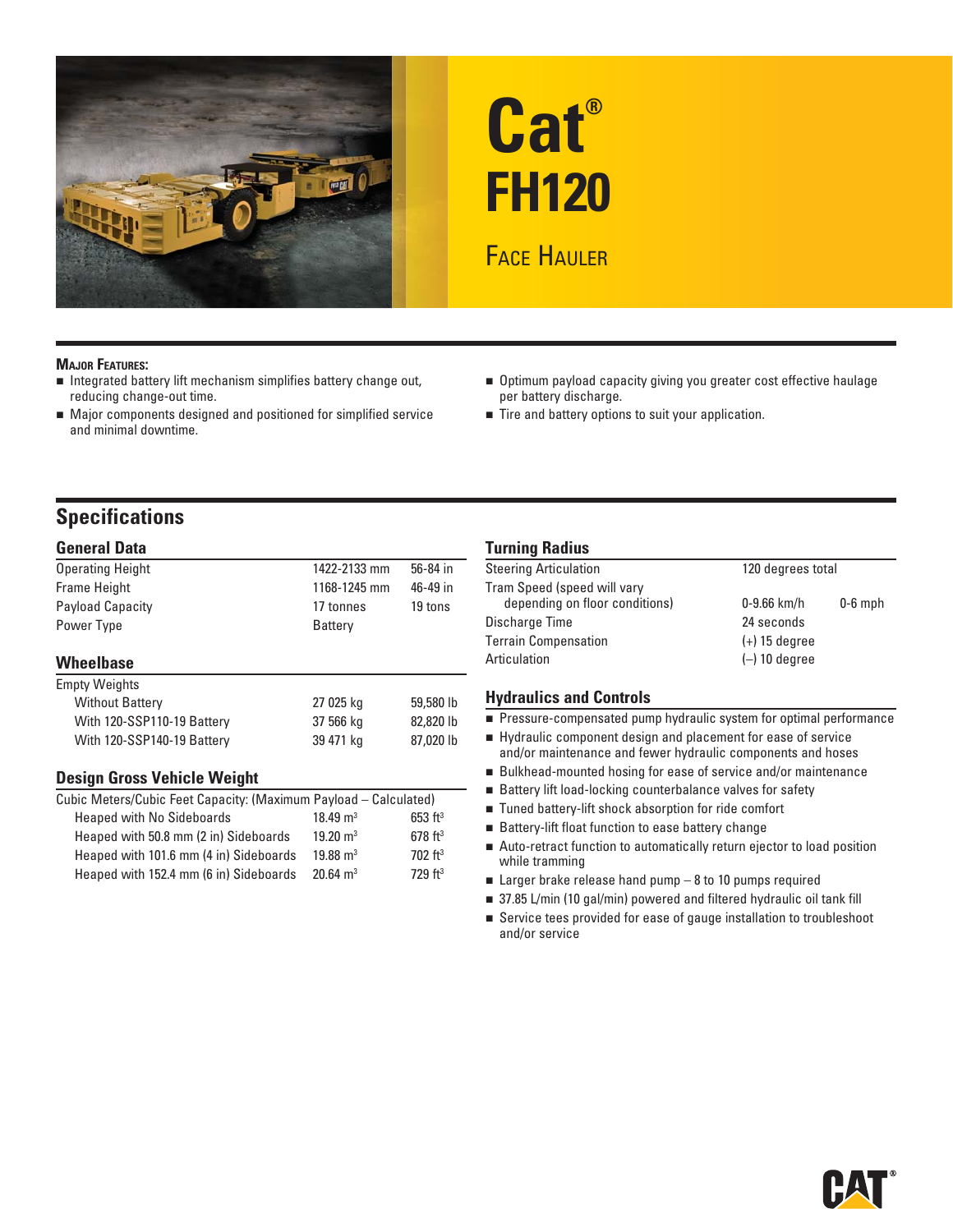## **FH120 Face Hauler**

#### **Hydraulics**

| Pump Motor                      | Mine-duty laminated frame; alternating<br>current motor: MSHA totally enclosed,<br>explosion-proof, non-ventilated cooling,<br>and foot-mounted.                                            |
|---------------------------------|---------------------------------------------------------------------------------------------------------------------------------------------------------------------------------------------|
| Pump                            | Main hydraulic system, pressure<br>compensated piston pump directly splined<br>to pump motor at 20 687 kPa (3,000 psi) and<br>monitored by a glycerin-filled main system<br>pressure gauge. |
| Reservoir                       | 257.408 L (68 gal) capacity reservoir<br>equipped with breather and removable<br>suction strainer.                                                                                          |
| Valve Bank                      | Five-section parallel type equipped with<br>glycerin-filled pressure-monitoring gauge<br>for the following functions:                                                                       |
|                                 | ■ Eject/Retract                                                                                                                                                                             |
|                                 | ■ Vertical Articulation<br>(Terrain Compensation)                                                                                                                                           |
|                                 | ■ Battery Lift (Changer)                                                                                                                                                                    |
|                                 | ■ Battery Lock                                                                                                                                                                              |
|                                 | $\blacksquare$ Steering                                                                                                                                                                     |
| <b>Battery Float</b>            | Two position-3-way valve.                                                                                                                                                                   |
| <b>Steering Cylinder</b>        | Two (2) double-acting cylinders with<br>63.5 mm (2.5 in) forged rods. Equipped with<br>integrated shock-absorption relief system.                                                           |
| <b>Battery Changer Cylinder</b> | Two (2) double-acting cylinders with<br>63.5 mm (2.5 in) forged rods and internal<br>load checks.                                                                                           |

#### **Drive Train**

Two proprietary design, double-reduction parallel primary reducers equipped with integral multiple wet disc brakes and axle shaft, mounted to a proprietary design planetary wheel end.

#### **Electric Drive Train**

- Variable-frequency traction drive
- 56 kW (75 hp) AC inductance traction motor
- 36 kW (48 hp) inverter duty AC inductance pump motor
- $\blacksquare$  Operator interface diagnostic and information display
- Control system with operator interface accelerator and operator interface control handle
- Lead acid battery DC power source

#### **Brakes**

| Service         | Two (2) hydraulically actuated,<br>multiple wet disc brakes                                                                                                                                                                                                                    |
|-----------------|--------------------------------------------------------------------------------------------------------------------------------------------------------------------------------------------------------------------------------------------------------------------------------|
| Automatic Brake | Spring-applied, hydraulic-released<br>braking system controlled by electrical/<br>hydraulic solenoid and equipped with<br>totally enclosed multiple wet disc brake<br>in each drive unit, manual hand pump<br>brake release, and glycerin-filled pressure<br>monitoring gauge. |

#### **Frame**

Heavy-duty, with bends utilized where applicable to reduce the number of indeterminate stresses introduced by welding.

#### **Center Section**

Heavy-duty, dual-articulation joint, welded steel construction with steel pivot pins, complete with horizontal self-aligning pivot thrust bearings on the primary articulation and ball bearing on secondary articulation with an axial load rating of 261 269 kg (576,000 lb).

#### **Battery Changer**

Ground Level Battery Changer System. The FH120 is equipped with an Attach/Detach tilt-style battery change system. No battery stands are required.

#### **Operator's Compartment**

#### **Features**

- **Full height back and head protection**
- Side egress, access
- Heavy-duty, adjustable, ergonomically designed operator's seat
- **Example 20** Ergonomically designed control stick, for one-hand control of pump motor, park brake, travel direction, traction assist, stop/shutdown and headlight controls
- Right-foot-operated accelerator switch pedal
- Dual panic tape switches that de-energize electrical system and apply automatic brake
- Warning gong
- Left-hand mechanical steering handle
- Right-hand false bottom ejection/retraction handle
- Right-hand vertical articulation handle (terrain compensation)
- Right-hand battery changer handle
- Right-hand battery lock/unlock handle
- Right-hand battery float handle (independently located separate from valve bank)
- Left-foot brake pedal
- **Easily visible glycerin-filled gauges**
- Manual breaker lever reset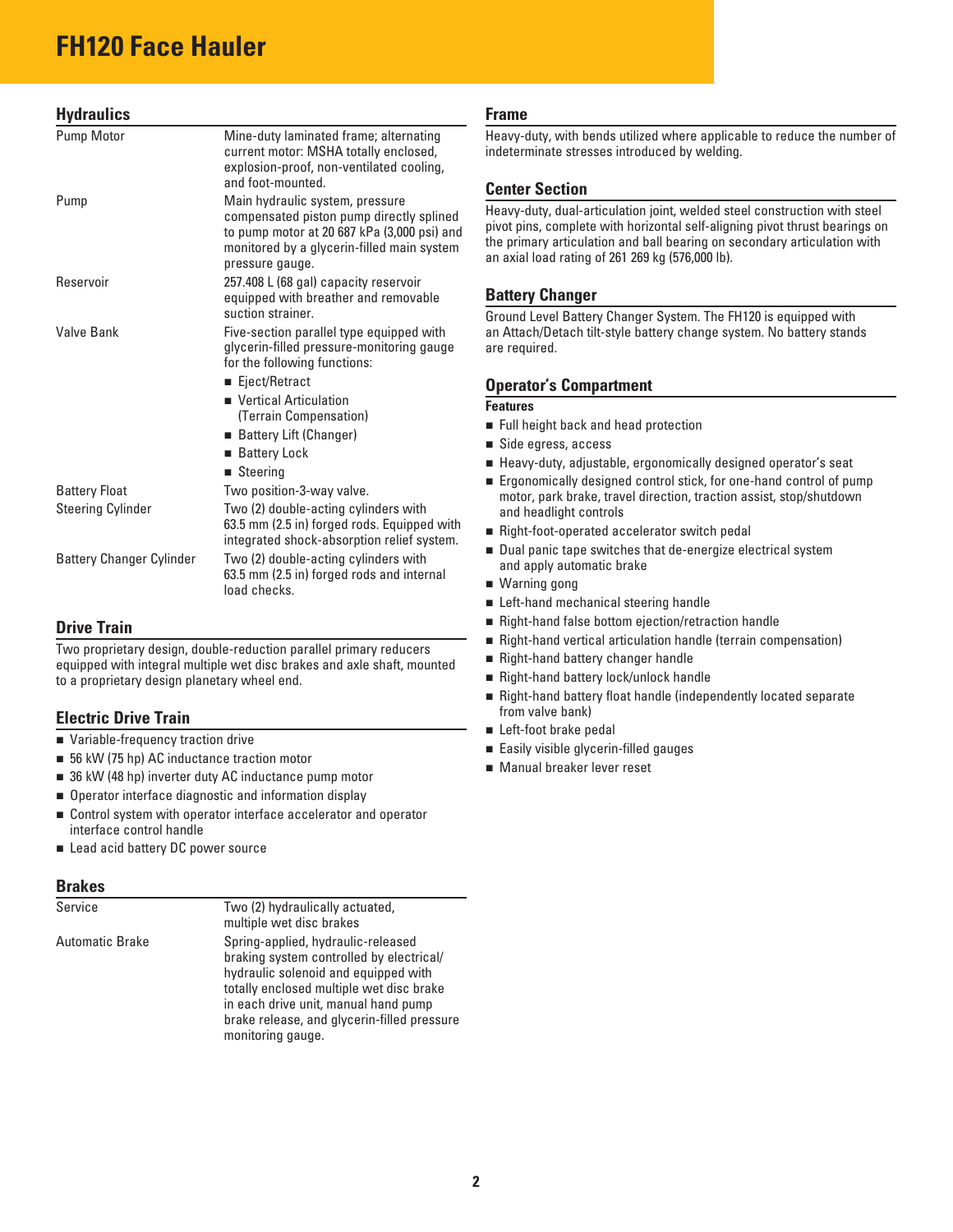## **FH120 Face Hauler**





**Dimensions** (All dimensions are approximate.)

| 1                       | 11884 mm         | 39 ft 0 in   | 13 | 1237 mm          | 4 ft 1 in    |
|-------------------------|------------------|--------------|----|------------------|--------------|
| $\overline{2}$          | 5357 mm          | 17 ft 7 in   | 14 | $253 \text{ mm}$ | $10$ in      |
| 3                       | 1658 mm          | 5ft5in       | 15 | 3004 mm          | 9 ft 10 in   |
| 4                       | 3480 mm          | 11 ft $5$ in | 16 | 3048 mm          | 10 ft $0$ in |
| 5                       | 3254 mm          | 10 ft $8$ in | 17 | 6050 mm          | 19 ft 10 in  |
| 6                       | 3381 mm          | 11 ft 1 in   | 18 | 5486 mm          | $18ft0$ in   |
| $\overline{\mathbf{z}}$ | 3650 mm          | 12 $ft0$ in  | 19 | 3477 mm          | 11 ft $5$ in |
| 8                       | $104 \text{ mm}$ | 4 in         | 20 | 4748 mm          | 15 ft 7 in   |
| 9                       | $136 \text{ mm}$ | $5$ in       | 21 | 5486 mm          | $18ft0$ in   |
| 10                      | $51 \text{ mm}$  | $2$ in       | 22 | 7563 mm          | 24 ft 10 in  |
| 11                      | 1406 mm          | 4 ft 7 in    | 23 | 5482 mm          | $18ft0$ in   |
| $12 \,$                 | $1015$ mm        | 3 ft 4 in    |    |                  |              |

| 13 | 1237 mm | $4$ ft 1 in  |
|----|---------|--------------|
| 14 | 253 mm  | 10 in        |
| 15 | 3004 mm | 9 ft 10 in   |
| 16 | 3048 mm | 10 $ft0$ in  |
| 17 | 6050 mm | 19 ft 10 in  |
| 18 | 5486 mm | 18 ft 0 in   |
| 19 | 3477 mm | 11 ft $5$ in |
| 20 | 4748 mm | 15 ft 7 in   |
| 21 | 5486 mm | 18 ft 0 in   |
| 22 | 7563 mm | 24 ft 10 in  |
| 23 | 5482 mm | 18 ft 0 in   |
|    |         |              |